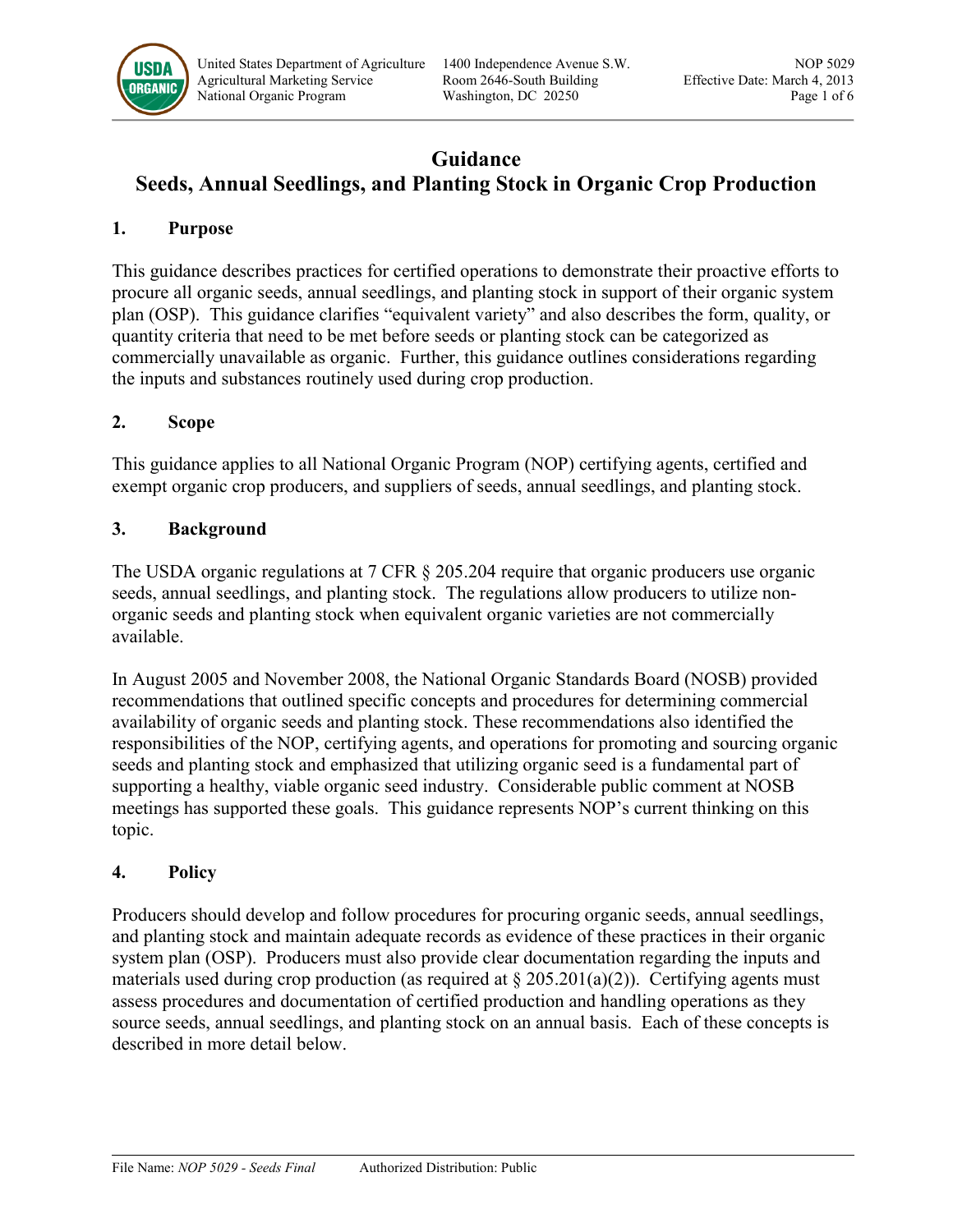

### **4.1 Sourcing of Seeds, Annual Seedlings, and Planting Stock**

- 4.1.1 Certified operations must use organic seed, annual seedlings, and planting stock in accordance with the requirements at § 205.204.
- 4.1.2 Certified operations may use non-organic seed and planting stock only if equivalent organically produced varieties of organic seeds and planting stock are not commercially available.
	- a. Commercial availability is defined at  $\S 205.2$  and refers to the ability to obtain a production input, in this case seed or planting stock, in an appropriate form, quality, or quantity to fulfill an essential function in organic production. For the purposes of this exception, an "equivalent variety" is a variety of the same "type" (e.g. head lettuce types versus leaf lettuce types) or has similar agronomic or marketing characteristics needed to meet site specific requirements for an operation. These characteristics may include, but are not limited to: number of days until harvest; color, flavor, moisture, chemical, or nutrient profiles of the variety of the harvested crop; vigor or yield of harvested crop; regional adaptation, disease and pest resistance, or the plant's utility in a crop rotation.
	- b. Price cannot be a consideration for determination of commercial availability.
- 4.1.3 The following considerations could be acceptable to justify use of non-organic seeds and planting stock as not commercially available. These considerations must be described by the operation in their organic system plan (OSP), pursuant to  $\S 205.201(a)(2)$ , and approved by the certifying agent.
	- a. Form Considerations: Examples of forms may include, but are not limited to, treated or non-treated seeds or planting stock, use of pelleted seed, or use of bare root nursery stock or container plants.
	- b. Quality Considerations: Examples may include, but are not limited to, germination rate of the seed; presence of weed seeds in the seed mix; shelf life and stability of the seeds; and disease and pest resistance.
	- c. Quantity Considerations: Producers may provide evidence that quantities are not available in sufficiently large or small amounts given the scale of the operation.
- 4.1.4 For certified operations producing edible sprouts, there is no exception to the requirement to use organic seed, as stated at  $\S 205.204(a)(1)$ .
- 4.1.5 Certified operations may use non-organic annual seedlings to produce an organic crop only when a temporary variance has been granted by the AMS Administrator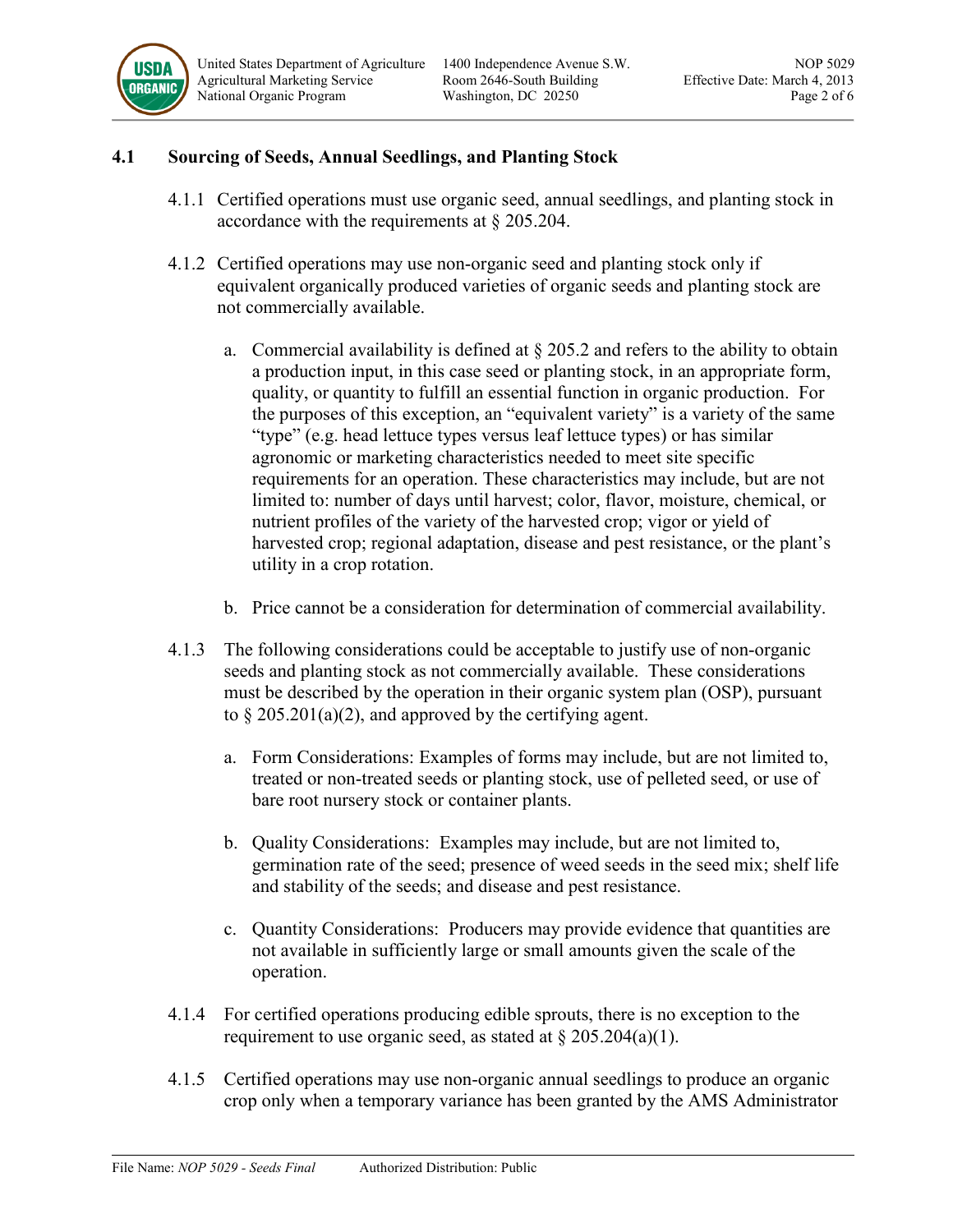

in accordance with  $\S 205.290(a)(2)$  due to an extreme weather event or business disruption beyond the control of the producer  $(\S 205.204(a)(3))$ .<sup>[1](#page-2-0)</sup>

4.1.6 Use of non-organic planting stock to produce organic crops is subject to commercial availability as per  $\S 205.204(a)(1)$ . If planting stock is from a nonorganic source and is used to produce perennial crops, then that *planting stock* may be sold, labeled or represented as organic planting stock after 12 months of organic management  $(\S$  205.204(a)(4)).

## **4.2 Recordkeeping for Organic Producers**

- 4.2.1 The following records should be maintained by organic producers:
	- a. A list of all seed and planting stock, indicating any non-organic seeds or stock used, and the justification for their use including lack of equivalent variety, form, quality or quantity considerations. Records describing on-farm trials of organic seed and planting stock can be used to demonstrate lack of equivalent varieties for site specific conditions.
	- b. The search and procurement methods used to source organic seed and planting stock varieties, including:
		- 1. Evidence of efforts made to source organic seed, including documentation of contact with three or more seed or planting stock sources to ascertain the availability of equivalent organic seed or planting stock. Sources should include companies that offer organic seeds and planting stock.
		- 2. Records may include, but are not limited to: letters, faxes, email correspondence, and phone logs from seed suppliers and companies; seed catalogs; searches of organic seed databases; receipts; receiving documents, invoices, and inventory control documents.

### **4.3 Inputs Used for Treatment of Seeds or Planting Stock**

- 4.3.1 Substances used in the treatment of seed and planting stock need to be described in the OSP. Allowed treatments include:
	- a. Peracetic acid is specifically allowed for use in disinfecting seed per  $§$  205.601(a)(6).

<span id="page-2-0"></span> $\frac{1}{1}$  Please see procedures for requesting a temporary variance in the NOP *Program Handbook: Guidance and Instructions for Accredited Certifying Agents and Certified Operation, NOP 2606 – Processing Requests for Temporary Variances.*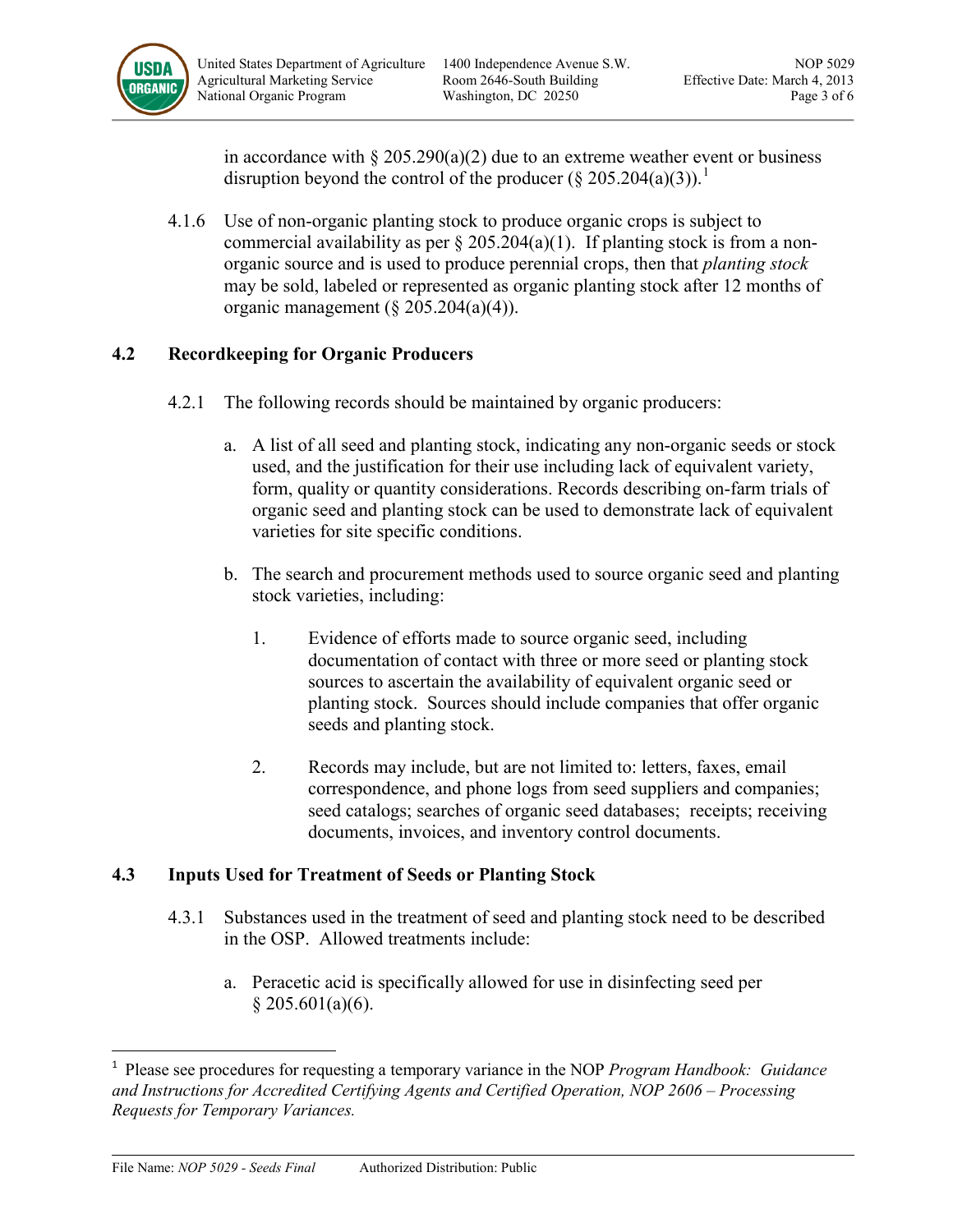

- b. Hydrogen chloride is specifically allowed for delinting cotton seed for planting per § 205.601(n).
- c. Chlorine materials may be used per  $\S 205.601(a)(2)$ . Use of chlorine products in handling of seeds on-farm can be considered a production use that is not in direct contact with the crop, provided the treatment is followed by immediate rinsing with potable water that does not exceed the maximum residual disinfectant limit under the Safe Drinking Water Act.<sup>[2](#page-3-0)</sup>
- d. Other synthetic substances listed for appropriate uses in § 205.601 (e.g. for pest or disease control, or as a soil or plant amendment).
- e. Nonsynthetic substances that are not prohibited are allowed as seed or planting stock treatments.
- 4.3.2 Examples of types of treatments that should be reviewed by the certifying agent:
	- a. Pesticides, including fungicides, herbicides and insecticides: All pesticides used as seed treatments must be compliant for organic production, including inert and active ingredients. Botanical or biological preparations cannot be genetically modified per prohibition for excluded methods as defined by § 205.105(e) and § 205.2.
	- b. Pelleting: A clay coating applied to seed to increase its size and modify its shape into a more uniform ball. Pelleting allows for more even and efficient direct seeding of fields or containers either by hand or mechanically with the use of seeding equipment calibrated to the specific sizes and shapes of the pelleted seed. Ingredients used in pelleting must be nonsynthetic or included on the National List at § 205.601 for an appropriate use.
	- c. Inoculants: Bacteria that fix nitrogen from the air and soil that are commercially prepared for use with legumes during seeding. The materials used in *Rhizobium* or other microbial preparations cannot be genetically modified per the prohibition of excluded methods as defined by  $\S 205.105(e)$ and § 205.2.
- 4.3.3 Substances used by a seed or planting stock purveyor prior to the harvest of their non-organic seeds or non-organic planting stock for sale and use in organic production are not considered "treatment". Substances that are used by a seed or planting stock purveyor for seed cleaning and preparation (e.g. trisodium phosphate and chlorine solutions) after they harvest their non-organic seeds for sale in organic production are also not considered "treatment", since they do not remain on the seed when it is planted. These substances do not need to be

<span id="page-3-0"></span>l <sup>2</sup> Please see *NOP 5026 - The Use of Chlorine Materials in Organic Production and Handling.*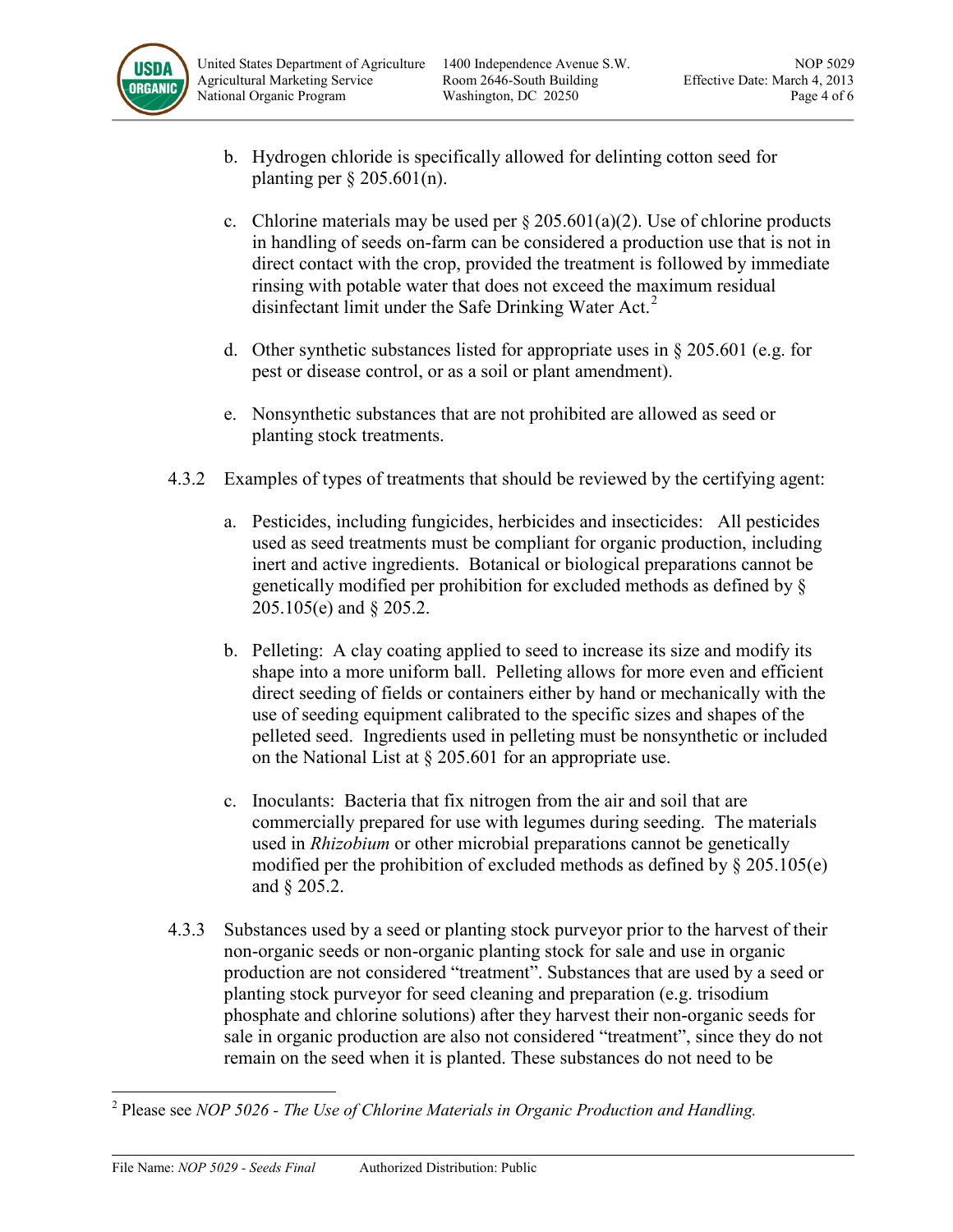

described in the OSP by the certified operation and do not require review by the certifying agent.

### **4.4 Role of Certifying Agents**

- 4.4.1 Certifying agents must verify the procedures that certified operations utilize to obtain and plant organic varieties suitable for their operations as part of their annual review of the OSP.
- 4.4.2 Certifying agents must review substances and inputs used to treat seeds and planting stock for compliance with the USDA organic regulations.
- 4.4.3 Certifying agents shall verify the commercial availability requirements on an annual basis, in their review of the OSP, pursuant to §  $205.402(a)(1)$ .
- 4.4.4 Certifying agents should review an operation's progress in obtaining organic seeds, planting stock and transplants by comparing current source information to previous years.

### **5. References**

### **5.1 USDA Organic Regulations**

### **§ 205.2 Terms defined.**

*Annual seedling.* A plant grown from seed that will complete its life cycle or produce a harvestable yield within the same crop year or season in which it was planted.

*Commercial availability.* The ability to obtain a production input in an appropriate form, quality, or quantity to fulfill an essential function in a system of organic production or handling, as determined by the certifying agent in the course of reviewing the organic plan.

*Excluded methods.* A variety of methods used to genetically modify organisms or influence their growth and development by means that are not possible under natural conditions or processes and are not considered compatible with organic production. Such methods include cell fusion, microencapsulation and macroencapsulation, and recombinant DNA technology (including gene deletion, gene doubling, introducing a foreign gene, and changing the positions of genes when achieved by recombinant DNA technology). Such methods do not include the use of traditional breeding, conjugation, fermentation, hybridization, in vitro fertilization, or tissue culture.

*Planting stock.* Any plant or plant tissue other than annual seedlings but including rhizomes, shoots, leaf or stem cuttings, roots, or tubers, used in plant production or propagation.

*Transplant.* A seedling which has been removed from its original place of production, transported, and replanted.